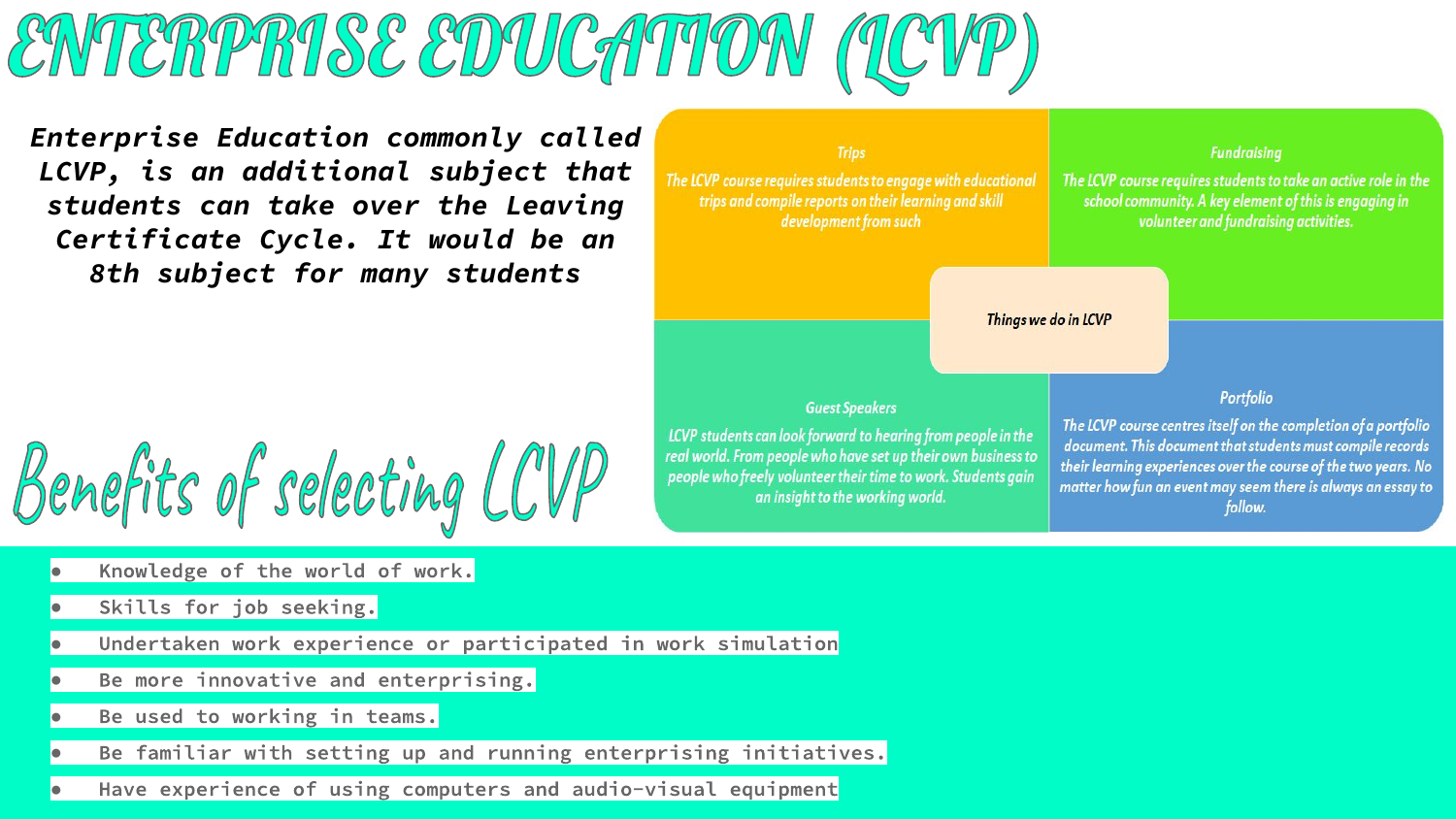## **Am I suited to lcvp?**

This is a practical subject/programme that suits practical students.

- It is a real preparation for the world of work.
- $\bullet$  The bulk of marks (60%) go for the portfolio which is done over the 2-years in class so attendance is key!
- Promotes skills and qualities of self-reliance, innovation and enterprise
- Skills learned through LCVP such as planning, researching, writing reports and making presentations are keys to your success at third level.



From engaging with the programme, LCVP students will be more employable. They will be in a better position to set up their own business or take up an active role in an existing business. In addition, they will have skills and aptitudes which will enable them to be more effective learners in the further education they receive.